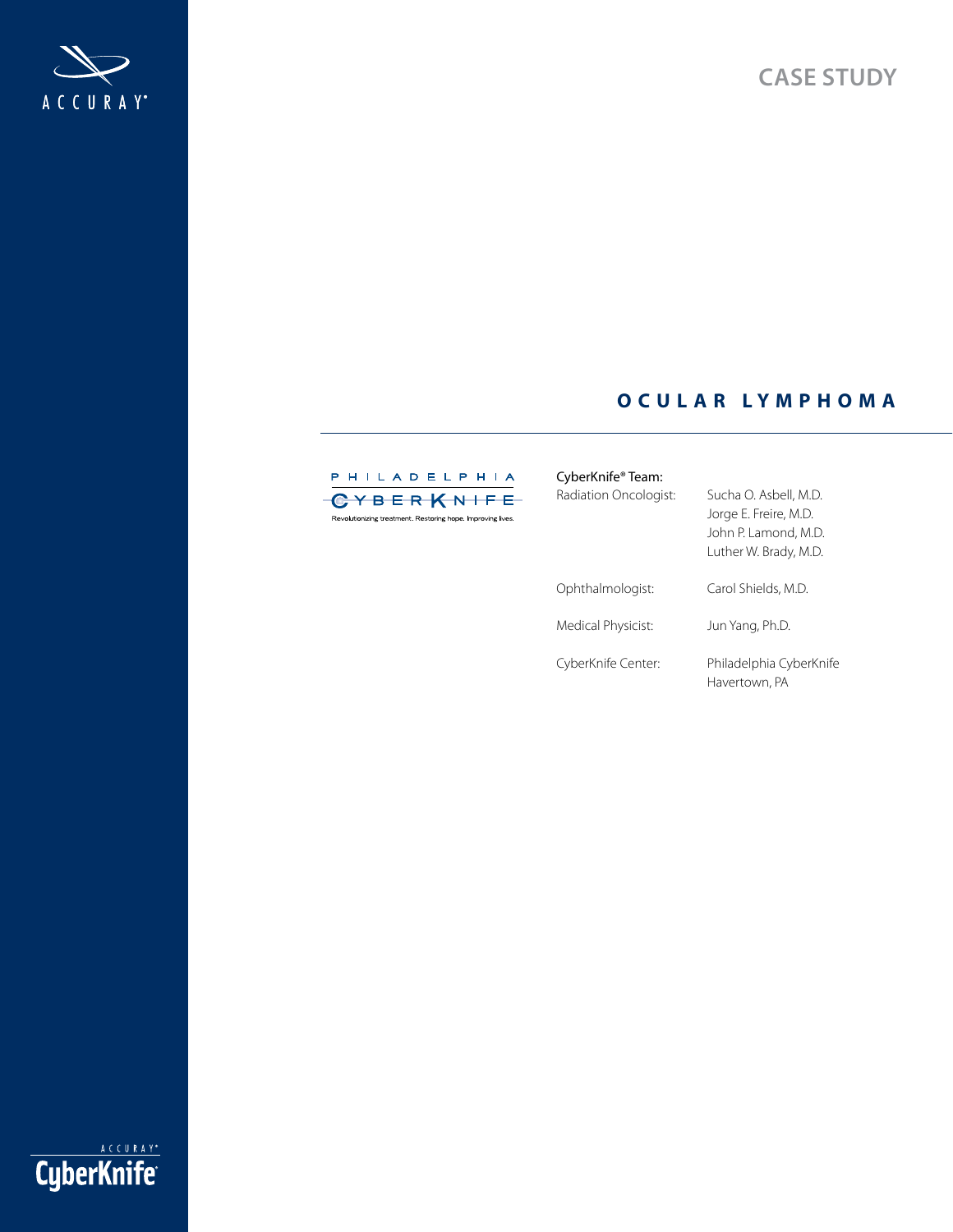**DEMOGRAPHICS CLINICAL HISTORY**

**Age:** 46 years

Sex: Female **Histology:** Non-Hodgkin's Lymphoma B cell type

# **Referred by:** Ophthalmologist

**Past Medical History:** Stage IIIA Non-Hodgkin's Lymphoma

### **Case History**

A 46-year-old female with a history of Stage IIIA Non-Hodgkin's Lymphoma previously treated with chemotherapy presented with rapid onset of right proptosis and diplopia after being clinically free of disease for one year. The patient had been complaining of visual disturbances for several months prior. MRI scan at the time of the patient's presentation with her new acute right ocular symptoms revealed a mass in her right orbit which on biopsy was consistent with recurrence of her Non-Hodgkin's Lymphoma.

#### **CyberKnife® Treatment Rationale**

The location and histology of this patient's tumor limited her treatment options and she refused systemic therapy. To maximize the patient's chances of retaining vision in the right eye, surgical resection was also not deemed appropriate. CyberKnife radiosurgery was recommended to provide rapid regression and to maximize the opportunity for local control within the right orbit while minimizing any damage to the optic nerve and other critical structures. In addition, the potential for a good cosmetic outcome of treatment was felt to be highest with the CyberKnife System. Through the use of hundreds of uniquely angled beams and sub-millimeter accuracy, the CyberKnife System could allow delivery of high doses of radiation in a short time necessary for local control while sparing the nearby critical structures.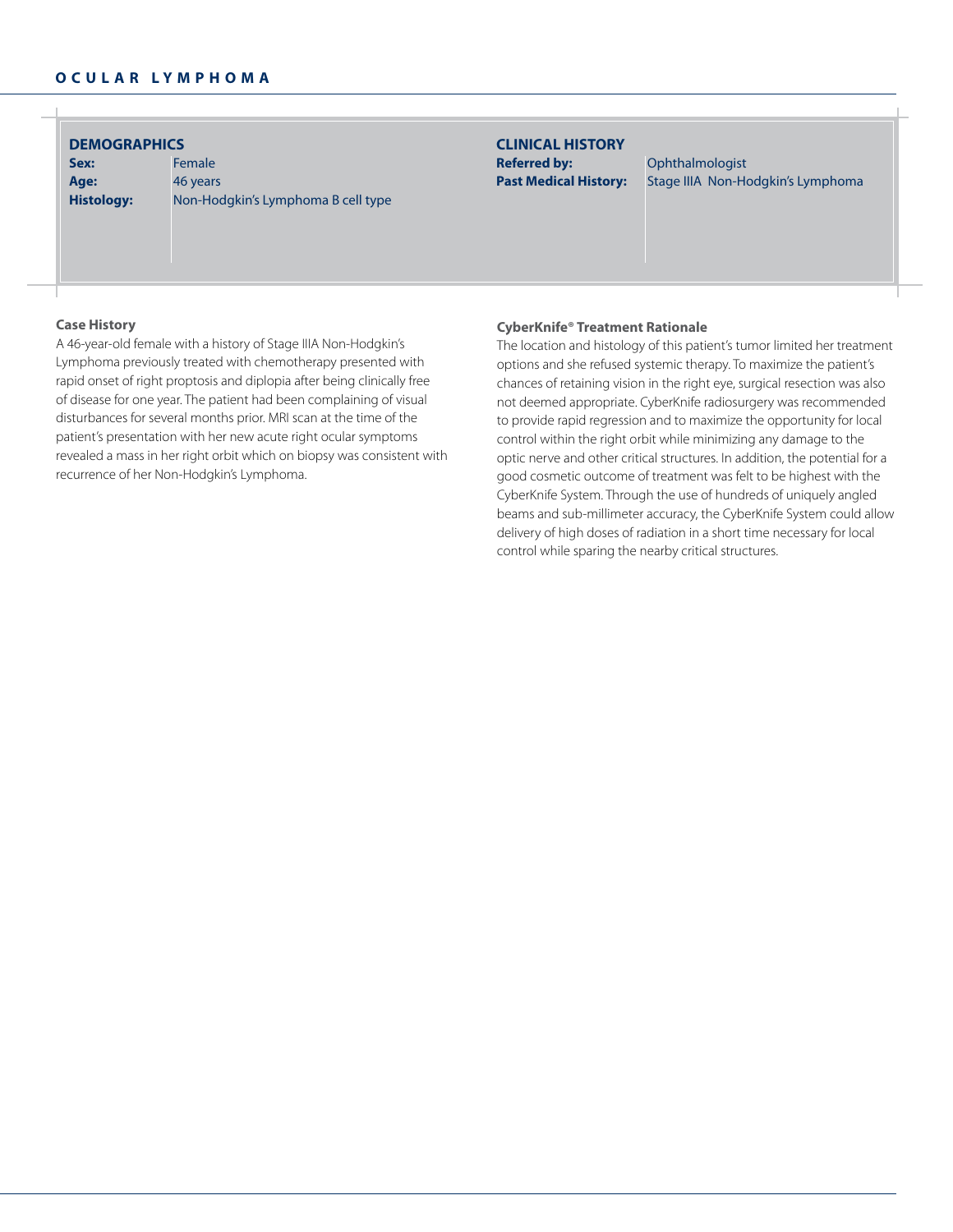# **ocu l a r l y m p h o m a**

## **TREATMENT DETAILS**

**Treatment Volume:** 36.1 cc **Imaging Technique(s):** CT/MRI **Dose & Fractions:** 3.2 Gy x 5 fractions **Conformality Index (PTV):** 1.26 **Rx Dose & Isodose:** 16 Gy to 73%

**Number of Beams:** 188 beams/fraction **Tracking Method:** 6D **Collimator(s):** 12.5 and 25 mm **Tumor Coverage:** 95.6%

#### **Planning Process**

The patient underwent CT/MR scanning with an Aquaplast mask. MRI and CT images were then fused to optimally delineate the target volume and the critical structures. Treatment planning goals included keeping the total optic nerve dose to within tolerance and ensuring that no beams passed through the left eye.



*Axial view of the treatment plan showing the highly conformal dose distribution with steep dose fall off. Note sparing of the right eyeball (blue) as well as the right optic nerve (green). The white line indicates the prescription dose to the 73% isodose line.*



*Sagittal view of the treatment plan showing the highly conformal dose distribution with steep dose fall off. The white line indicates the prescription dose to the 73% isodose line.*

#### **Treatment Delivery**

CyberKnife® treatment was delivered using the 12.5-mm and 25 mm collimators, with 188 active beams. A total dose of 16 Gy in five fractions of 3.2 Gy to the 73% isodose line covering the 36.1 cc target was delivered. The patient was positioned supine with an Aquaplast face mask and B cup headrest. Treatment was performed completely non-invasively using 6D skull tracking.



*Coronal view of a 3D representation of the 188 CyberKnife beams delivered per fraction to the tumor within the right orbit.*



*Dose Volume Histogram (DVH) for the right orbit tumor, right optic nerve and peri-optic soft tissues*